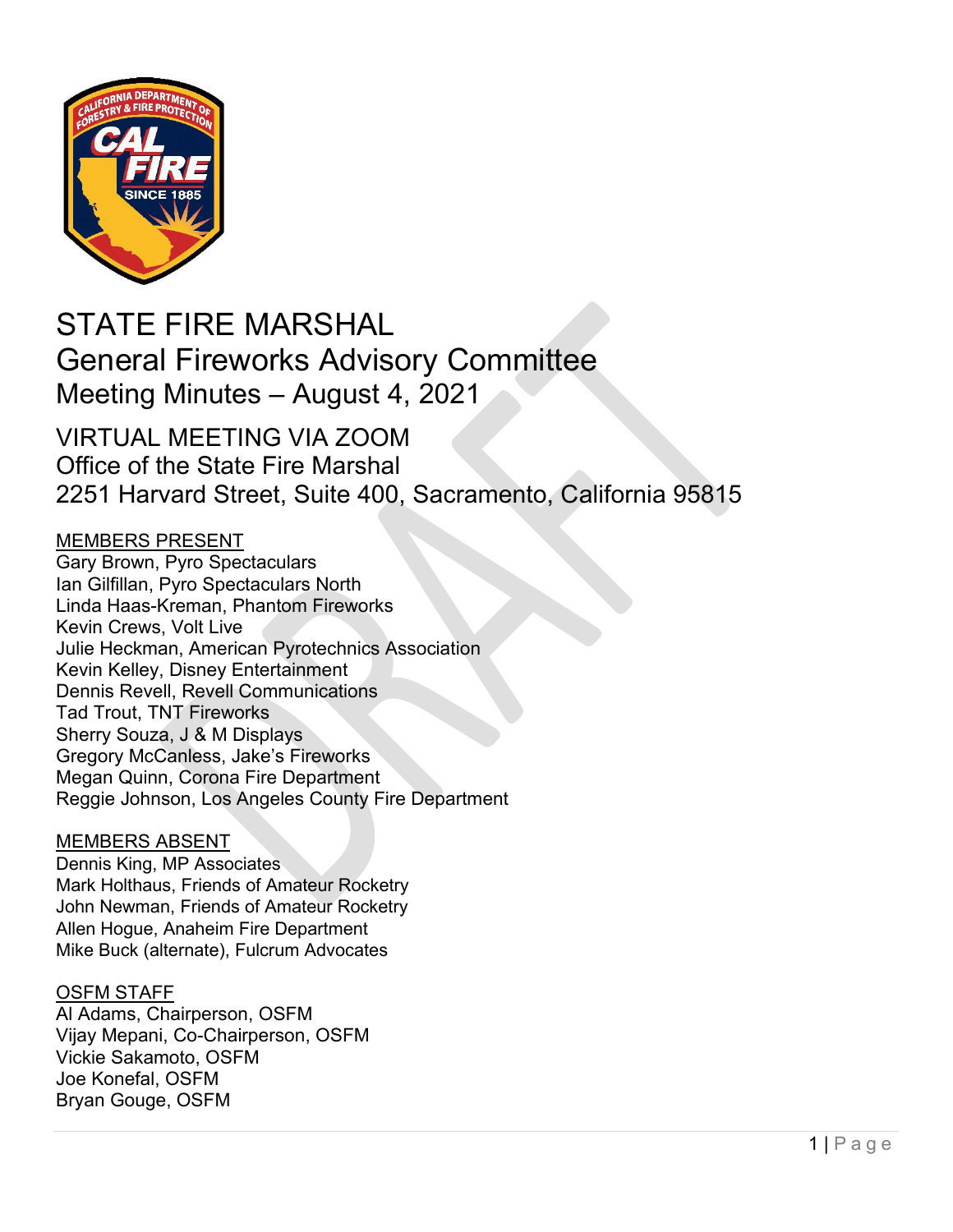PUBLIC GUESTS Eric Elias, Operator Scott Danielson

## 1. CALL TO ORDER

### **A. Welcome**

The meeting was called to order by Chairperson Al Adams at 09:15 A.M. PDT on August 04, 2021.

### **B. Roll Call/Determine Quorum**

Roll call was conducted by Chief Vickie Sakamoto and Chairperson Al Adams determined that a quorum of members was established at 09:20 A.M. PDT.

### **C. Approval of Minutes**

Chairperson Al Adams asked for approval of the Minutes of the July 29th, 2020 meeting.

**It was moved by Member Kevin Crews to approve the minutes with correction of date to July; motion seconded by Member Julie Heckman. Motion was unanimously approved at 09:25 A.M. PDT.** 

#### **D. Announcements**

Chairperson Al Adams thanked the committee for their participation. He then asked Chief Vickie Sakamoto to give an update regarding GOVMOTUS. Chief Vickie Sakamoto shared a brief overview with the group regarding the fact that the Fireworks Program has been added to the new online database, she shared that online payment is now available. She asked that if there were any further questions or concerns the committee should forward those on to Vijay or Yevonne . Chairperson Al Adams stated that the new database will be changing as it evolves. He asked the committee for their input regarding any questions or concerns they may have about GOVMOTUS to send those to the program. Chairperson Al Adams went on to say that illegal fireworks have been extreme this season and our office has been working diligently with local jurisdictions to get ahold of this ongoing problem. He then asked for Chief Bryan Gouge to address the committee regarding illegal fireworks. Chief Bryan Gouge stated he agrees with Chairperson Al Adams regarding the upswing in use of illegal fireworks. Chief Bryan Gouge went on to share with the committee that as the office received funding for the Fireworks disposal, we already had a backlog along with what we seized this year. Chief Bryan Gouge stated our office also assisted other local agencies with enforcement in doing inspections of the Retail Booth's as well as illegal fireworks sting operations and helping to identify devices. Chief Bryan Gouge went on to share that our office was also instrumental in playing an important role in major incidents that occurred this year in Ontario and Los Angeles. Committee member Dennis Revell asked if the Arson/Bomb Investigator positions had been filled? Chairperson Al Adams stated they are moving through the process, He then asked Chief Bryan Gouge if an update could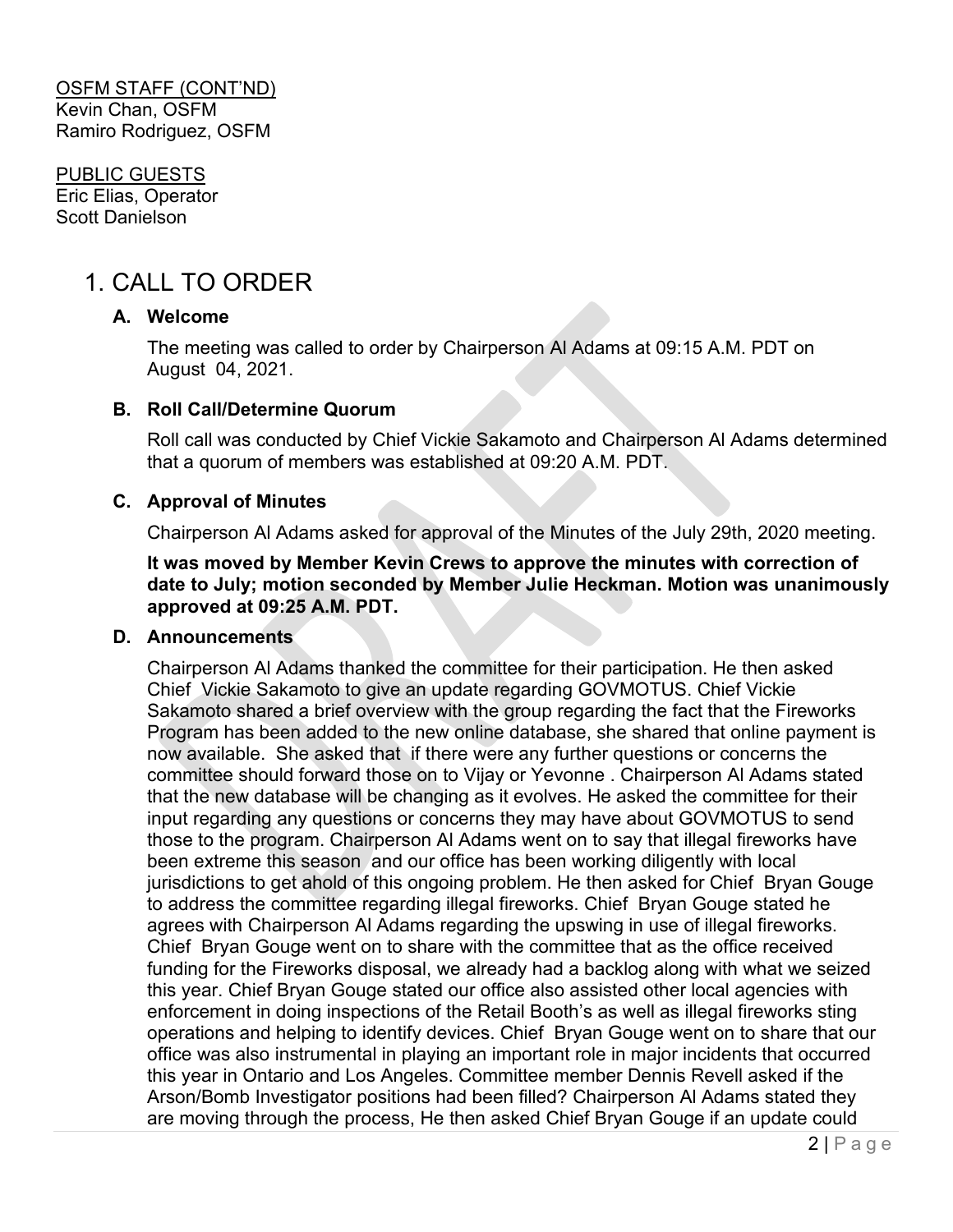be given regarding either the Ontario or the Los Angeles incidents that our office played a role in. Chief Bryan Gouge stated that he could not make a comment. He did state that there is a criminal aspect to what occurred with LAPD. He did say both are progressing forward. Chairperson Al Adams then asked Committee Member Dennis Revell if he would like to speak about Senate Bill 277 and Assembly Bill 1588. Committee Member Dennis Revell shared that Senate Bill 277 sailed through the State Senate without opposition. Assembly Bill 1588 was changed from a gaming bill to a fireworks bill. It will allocate 2.5% or \$1.8 million dollars of the sales tax paid on the sale of Safe and Sane fireworks. Chairperson Al Adams thanked Committee Member Dennis Revell for the update. Chairperson Al Adams updated the committee on Deputy Vijay Mepani' s new assignment as the new Motion Picture Safety Program Coordinator. And informed the committee that the Fireworks Coordinator position has been advertised. He also informed the committee that he will be asking the State Fire Marshal to extend the committee appointments due to the pandemic. Kevin Chan stated he will bring this issue to the State Fire Marshal and ask for his consideration regarding this matter.

### 2. OLD BUSINESS

Chairperson Al Adams gave an update regarding the Fireworks Proposed Regulations he stated that due to the pandemic not as much work has been completed. He went on to say that the office is picking this back up and it is going to be done right. Chairperson Al Adams then asked if the committee has had a chance to review the package as it currently stands. He explained the updated regulations have long been forthcoming. Fireworks is one of the first packages that was moved forward. I had Deputy Vijay Mepani resend the regulation package to the committee. We want to do this correctly the first time. Chairperson Al Adams asked the committee to review the regulation package one more time to go over any questions or concerns that they have before the office moves forward on finalizing the regulations package before it is sent over to Office of Administrative Law. Committee Member Dennis Revell ask for clarification regarding the color coding that was placed within the regulation package. Chairperson Al Adams asked Deputy Ramiro Rodriguez to address the color coding. Deputy Ramiro Rodriguez stated he did reach out to both the General Fireworks and the Special Effects Advisory Committee's. Deputy Ramiro Rodriguez stated that previously we had broken into subgroups or smaller adhoc committees due to the laborious job of reviewing such a large document. The Safe and Sane Industry did a great job of giving good information and gave good input with regards to the proposed changes. Chairperson Al Adams stated there are a couple of things we still need to accomplish. Chairperson Al Adams informed the committee that the work groups will need to reconvene to develop an Initial Statement of Reason (ISOR) and we need to capture every change that is made to a regulation package. We must track every change, as well as why that change was made to the regulations. Chairperson Al Adams stated either Deputy Vijay Mepani or Deputy Ramiro Rodriguez will be setting up this work group. Chairperson Al Adams also stated he wants the General Fireworks as well as the Special Effects to both be aligned within the proposed changes. Guest Eric Elias asked if the regulations w/mark ups could be resent to both the General Fireworks Advisory and the Special Effects Advisory Committees. Chairperson Al Adams reiterated the importance of having the entire fireworks industry acceptance of the proposed regulation changes. Chairperson Al Adams ensured the committee that the regulation package will keep moving forward.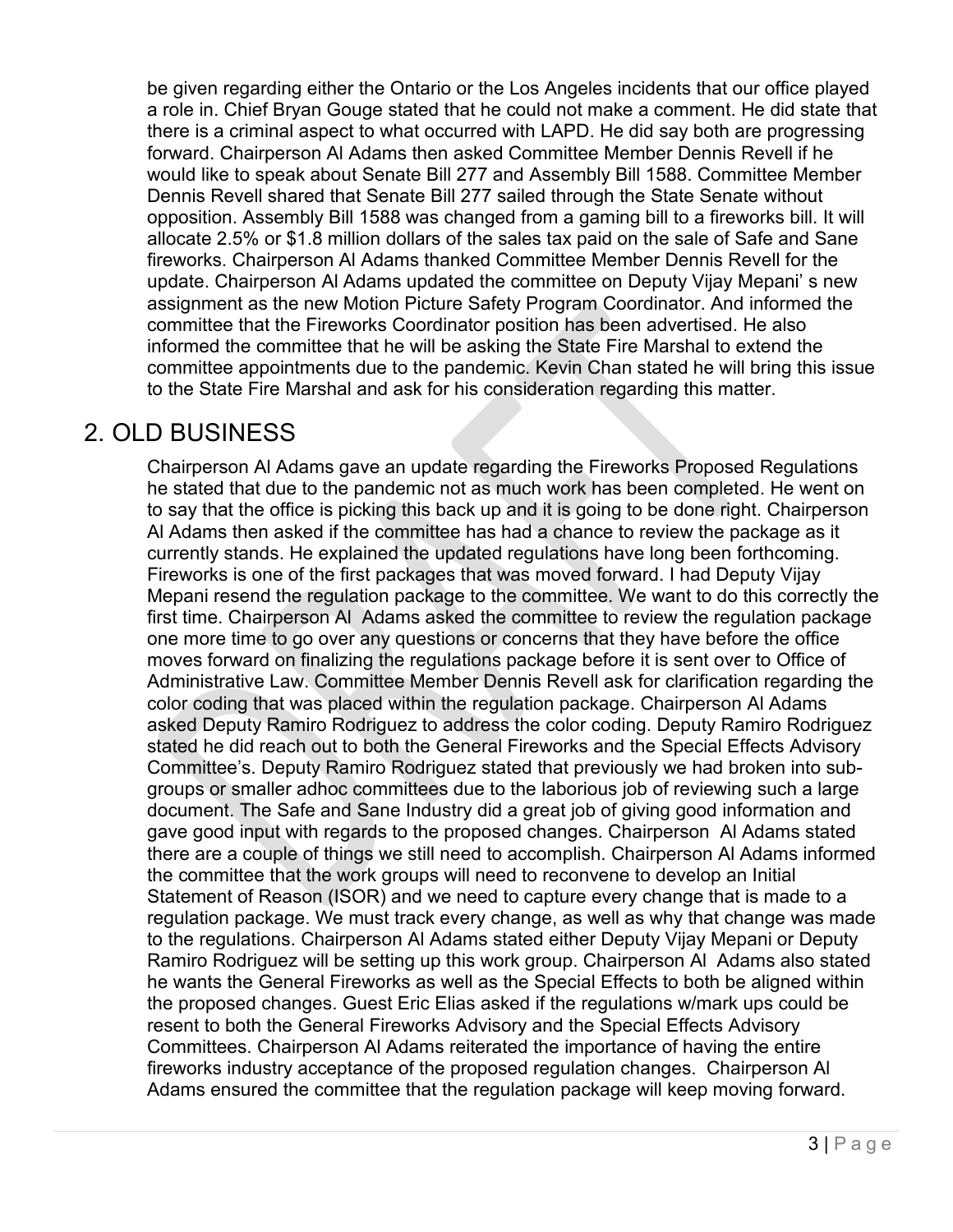He would like to hand off the package to Code Development by the end of 2021. Chairperson Al Adams asked the committee to take one more look at the regulation package, make sure the regulation package is still inline. And Deputy Vijay Mepani or Deputy Ramiro Rodriguez will be heading up the workgroup to complete the ISOR then we will be handing the package off to Code Development. Chairperson Al Adams asked the committee if there were any questions. Committee Member Dennis Revell asked if both the General Firework as well as the Special Effects Committees will be coming together to complete the ISOR? Chairperson Al Adams stated he would leave that duty to Deputy Vijay Mepani and Deputy Ramiro Rodriguez.

### FIREWORKS DISPOSAL

Chairperson Al Adams asked the committee if they had any further questions regarding disposal. Committee Member Megan Quinn asked as new products and devices are approved by our office could we share that information with the local AHJ's to give them more guidance? Chairperson Al Adams then asked Deputy Joe Konefal to share information regarding the presentation that he and Chief Bryan Gouge put together to send out to both the fire service as well as law enforcement. Deputy Joe Konefal stated it's a Team's presentation of all the specific types as well as the classification types along with some enforcement issues we have come across. He stated he would send a copy to anyone that was interested.

### OPERATOR QUALIFICATIONS/EXPERIENCE

Chairperson Al Adams asked Deputy Ramiro Rodriguez to speak to the committee regarding the operator qualifications/experience. Deputy Ramiro Rodriguez stated that our office has started to see more pyrotechnic operators retiring and less new operators or operators not upgrading their existing licenses specifically the special effects series as well as the Theatrical. He went on to say our office has proposed to streamline the process regarding the length of time it takes an operator to advance to the next level of licensing the Special Effects series as well as the time it takes to advance from a Theatrical Trainee to Theatrical. We will be able to advance them based on exceptional work experience and by doing this we can allow them to advance after 1 year instead of the 2-year requirement that currently exists. Chairperson Al Adams then asked Deputy Ramiro Rodriguez if he felt these concerns would be captured in the new regulation proposal. Deputy Ramiro Rodriguez stated this should be evaluated during this final review of the proposed regulation change. Chairperson Al Adams expressed the importance in having this accomplished in the Basic Commercial arena as well. He asked the committee to compile a work group to look specifically at this matter.

### **Chairperson Al Adams then asked for a motion, Committee Member Sherry Souza, motion accepted. Committee Member Gary Brown , motion seconded.**

Work Group will be comprised of Committee members Gary Brown, Kevin Crews, Kevin Kelley, Sherry Souza, and Julie Heckmen. Deputy Vijay Mepani and Deputy Ramiro Rodriguez will be responsible for setting the time and date.